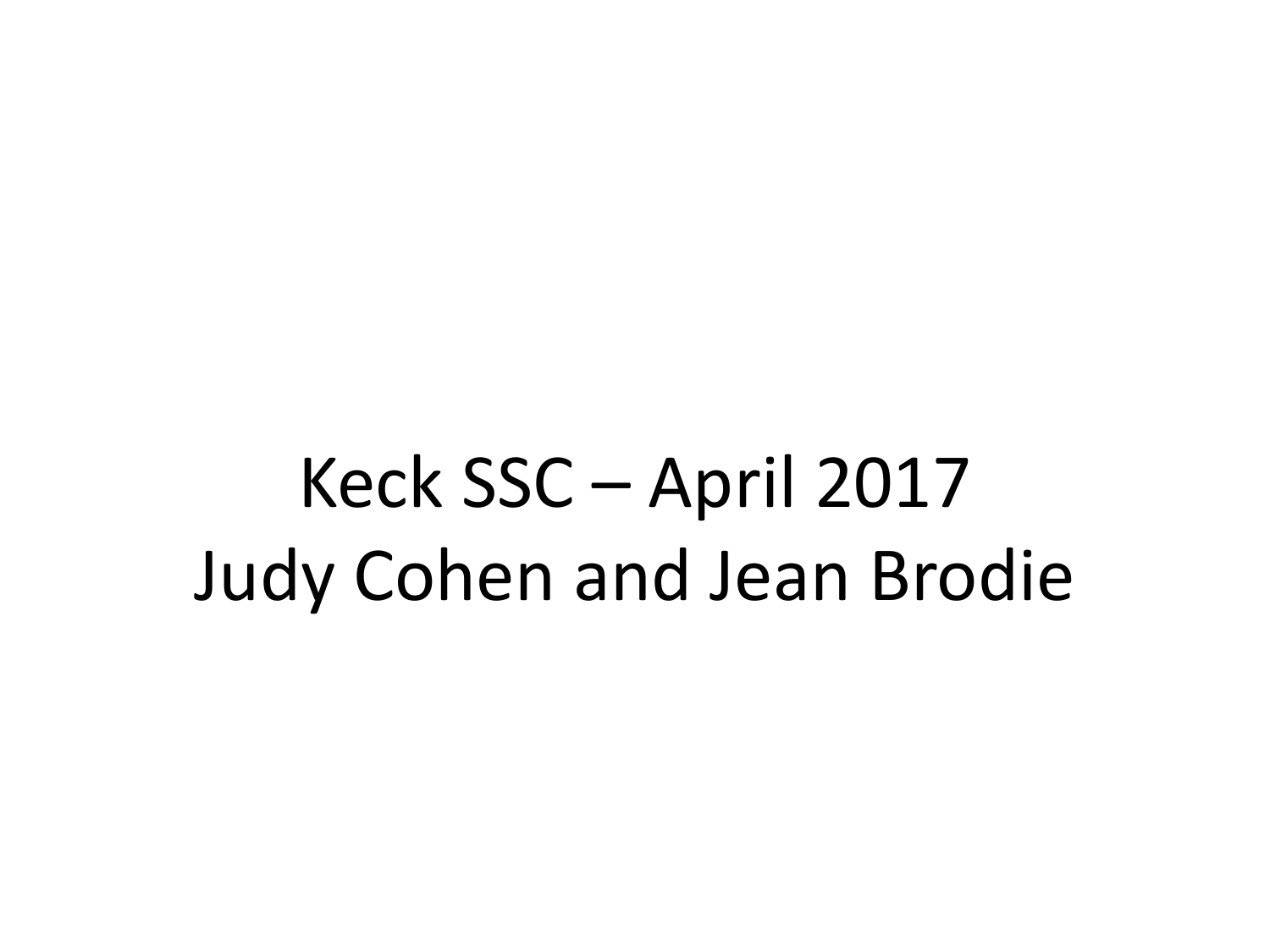# Congratulations!

• To Chris Martin and the team at Caltech, UCSC, WMKO, JPL, for the successful first light of KCWI !!!

• To Keith Matthews and the team at Caltech for the delivery of NIRES (first light later this semester)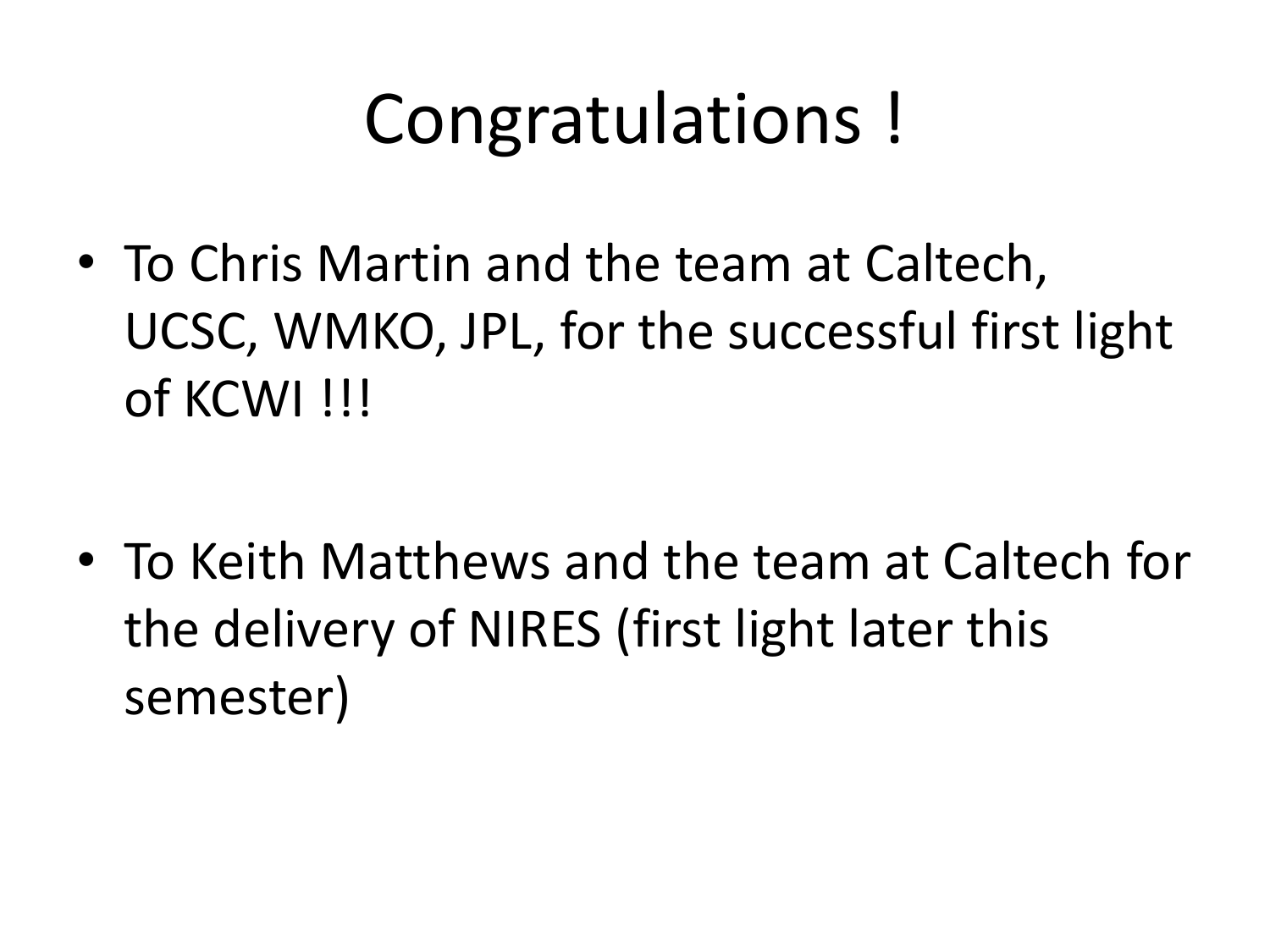# Observatory Report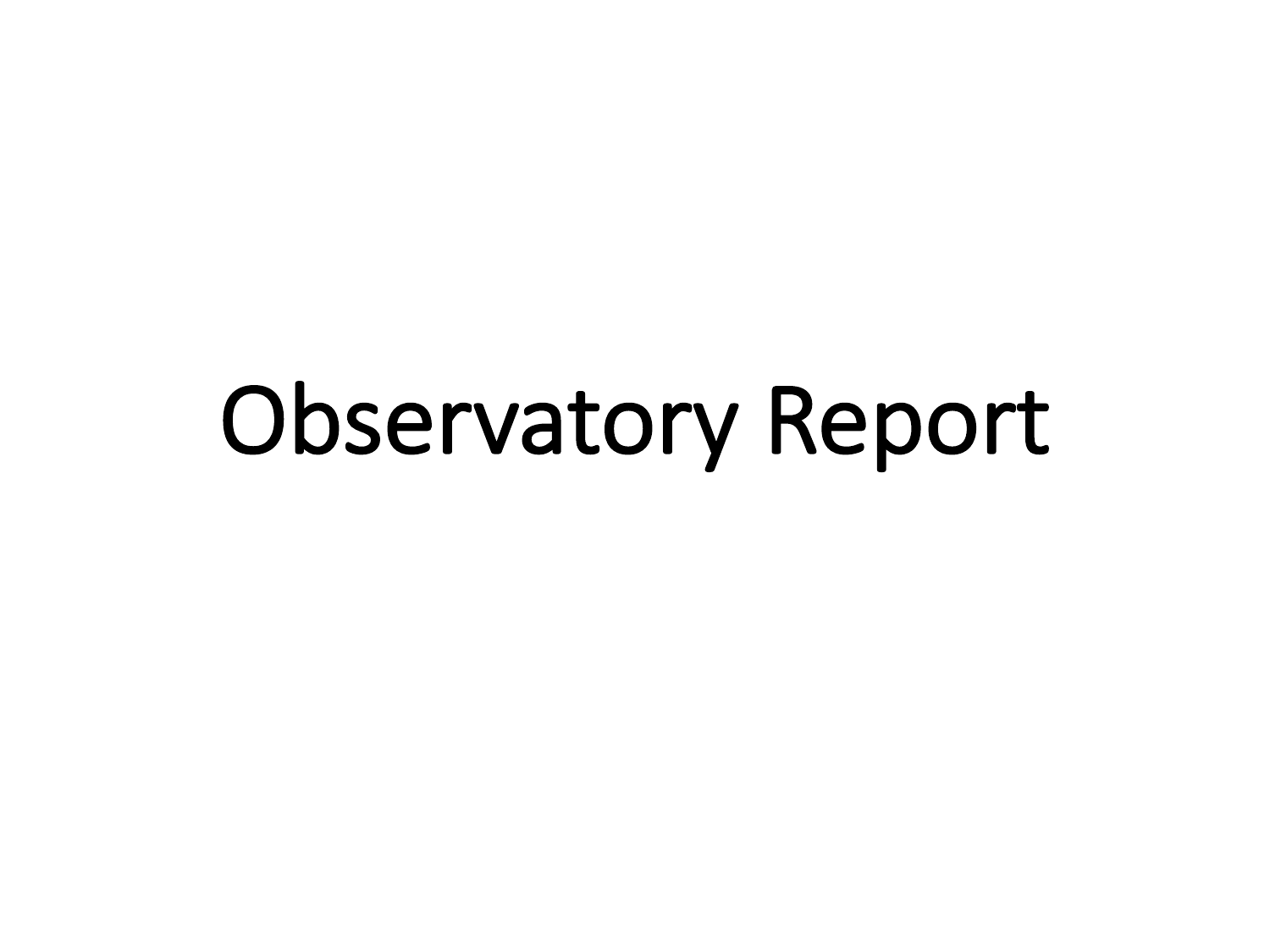## KCWI

- KCWI-B was successfully commissioned and obtained beautiful first light data (details below)
- The Keck SSC congratulates the Chris Martin and his instrument team and the Observatory for bringing this project to fruition!
- Team is working on understanding the KCWI-R budget for presentation at the June SSC meeting.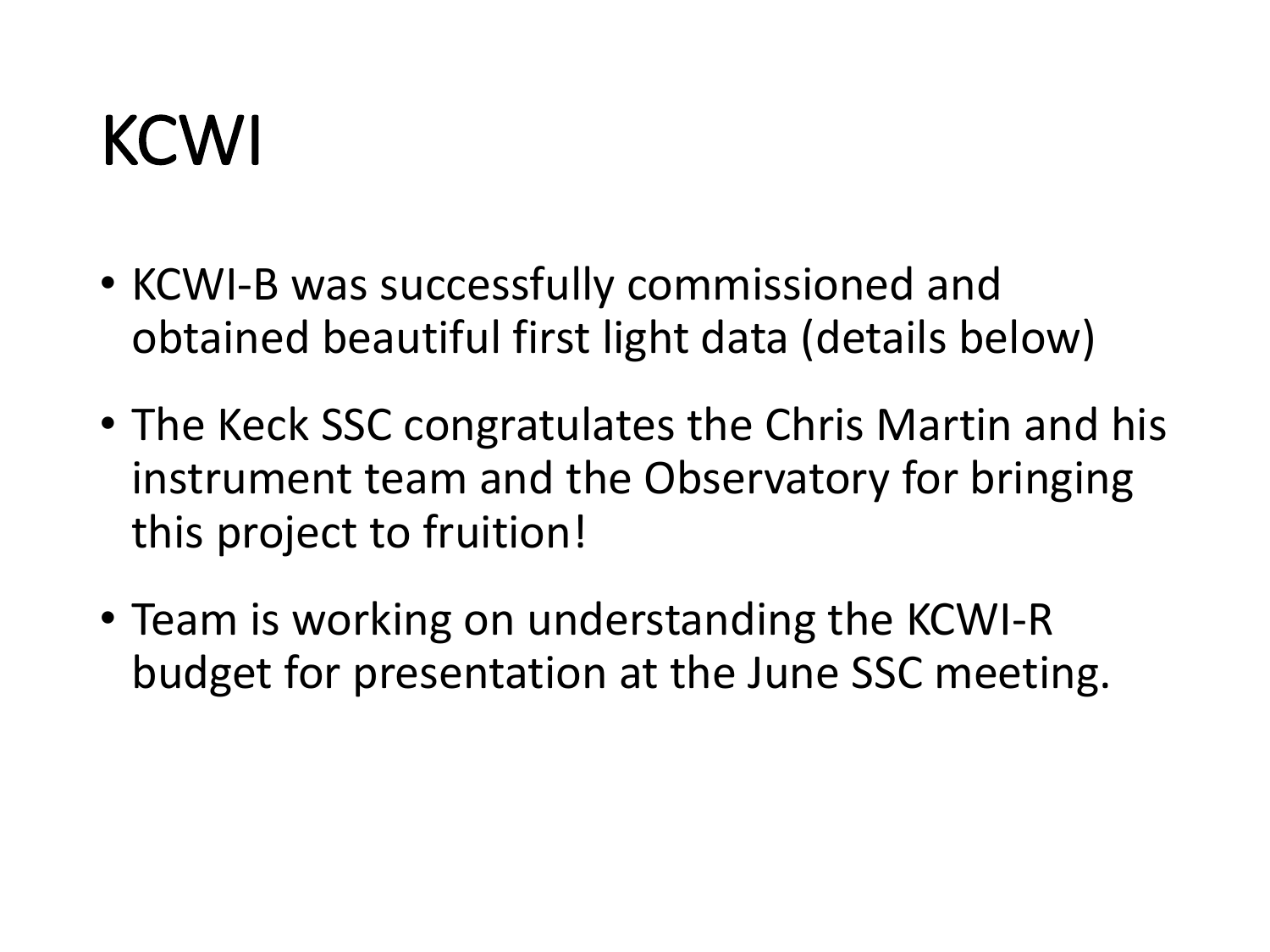# Additional Instrumentation Projects

- MOSFIRE is back at full operations
- NIRES
	- Arrived at summit on April 5<sup>th</sup>
	- Expected to be available for shared risk in 2018A
- K1 Deployable Tertiary Mirror
	- Expected ship date, July 15
- OSIRIS Imager upgrade
	- Expected to be installed in August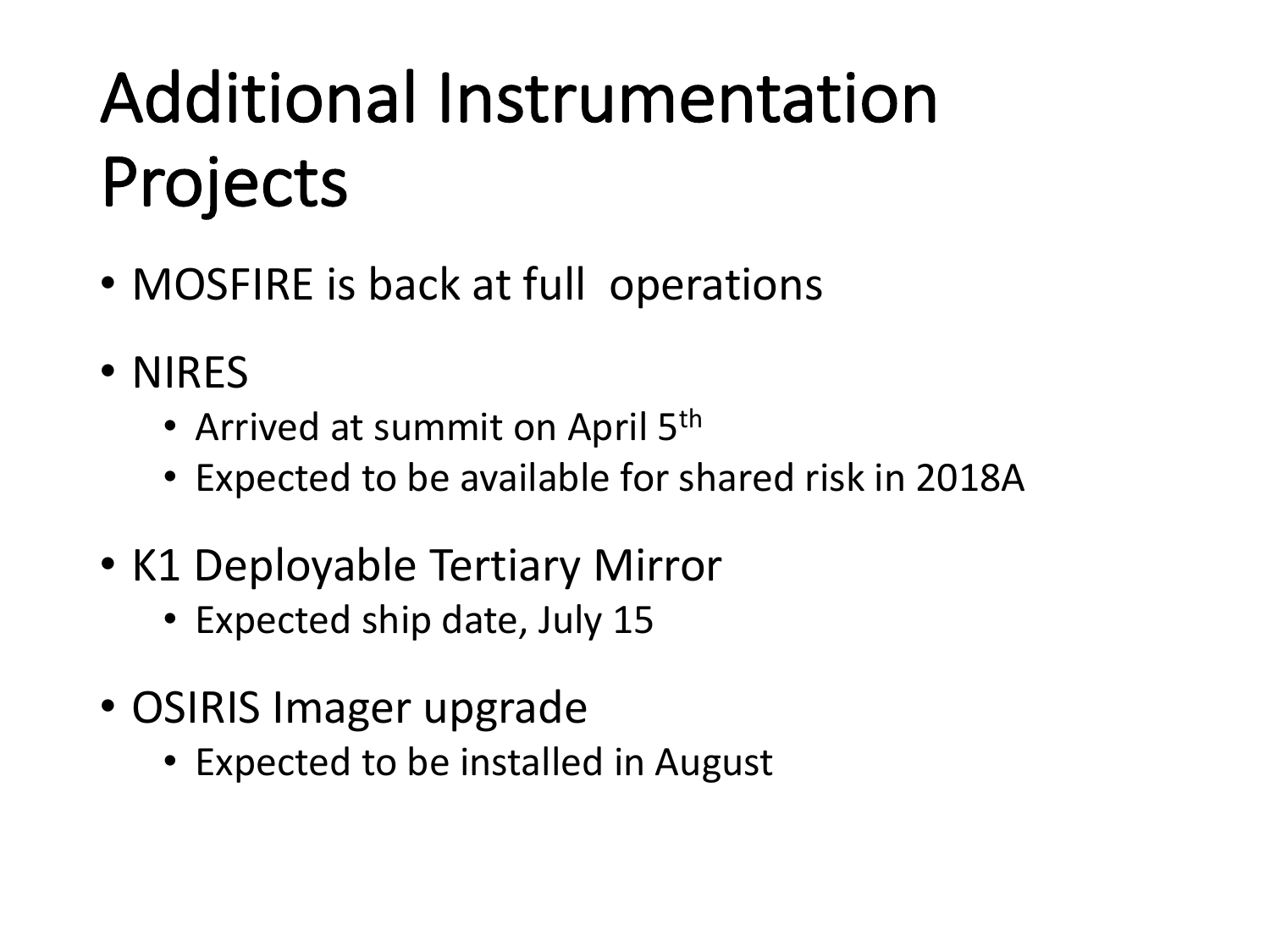# **Telescope**

- Segment Repair
	- First two previously unusable segments are now on sky
	- Two more underway
	- Ramping up to 3 repair stations
	- Full production expected to start May 1 (10-hr days; 7) days a week)
- TCSU
	- Plan to complete all testing by June 2017
- PCS camera upgrade review passed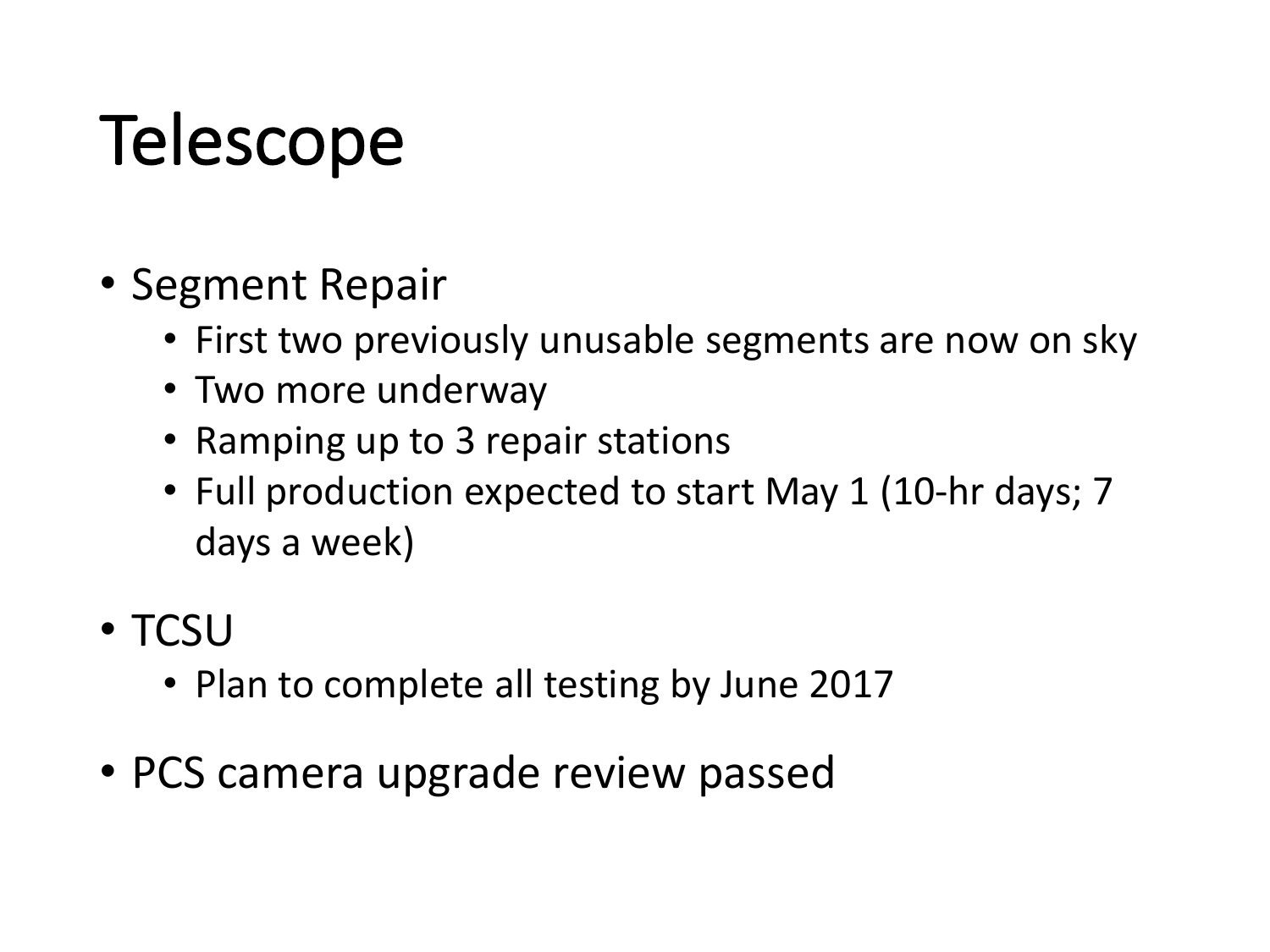# Data Reduction Pipelines

#### • OSIRIS DRP fix

- $\bullet$  Hack-a-thon in late March
- Additional funds needed
- SSC requests update from team in June
- Data Reduction Pipeline plan
	- Presentation for Keck SSC in June
	- SSC will advise on the list of high-priority DRPs, and the Director will make a final rank-ordered list
	- Priority will be determined by scientific impact, breadth of user base, and DRP complexity
	- NASA CAN over-guide has been requested to fund DRPs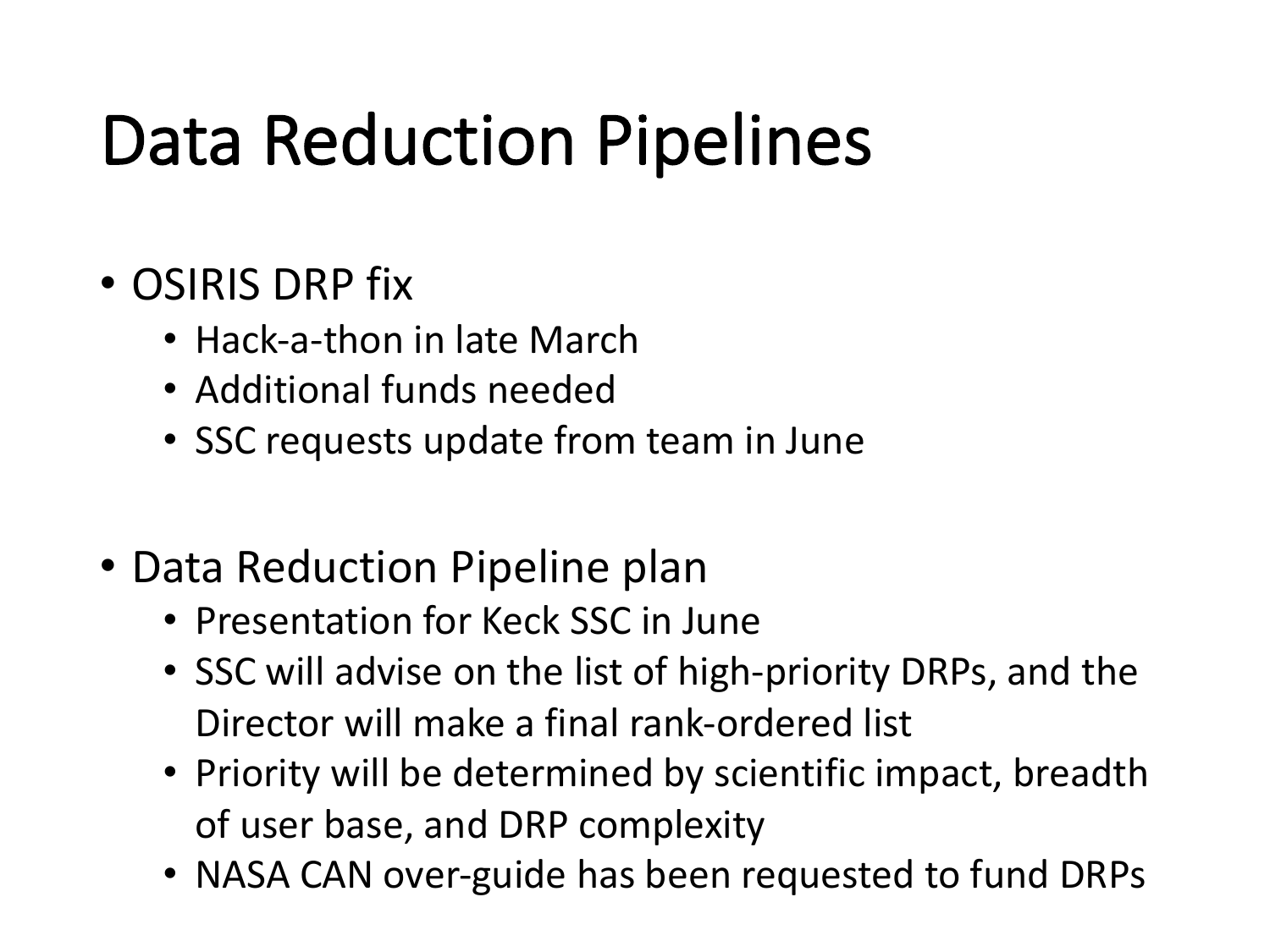# Keck Science Community **Meetings**

- 2017 Keck Science Meeting (Sept 14-15)
	- UCSC @ Hotel Paradox
	- SOC & LOC & website are urgently needed
	- Preceded by Time Domain Astronomy at Keck (Sep 13)
- Jerry Nelson Symposium
	- July 13-14 @ Hotel Paradox, Santa Cruz
- Suggestion for Keck Special Session at Winter AAS on Keck & Large Surveys
	- Presented as a Highlight by Anne, but there was limited SSC discussion on this topic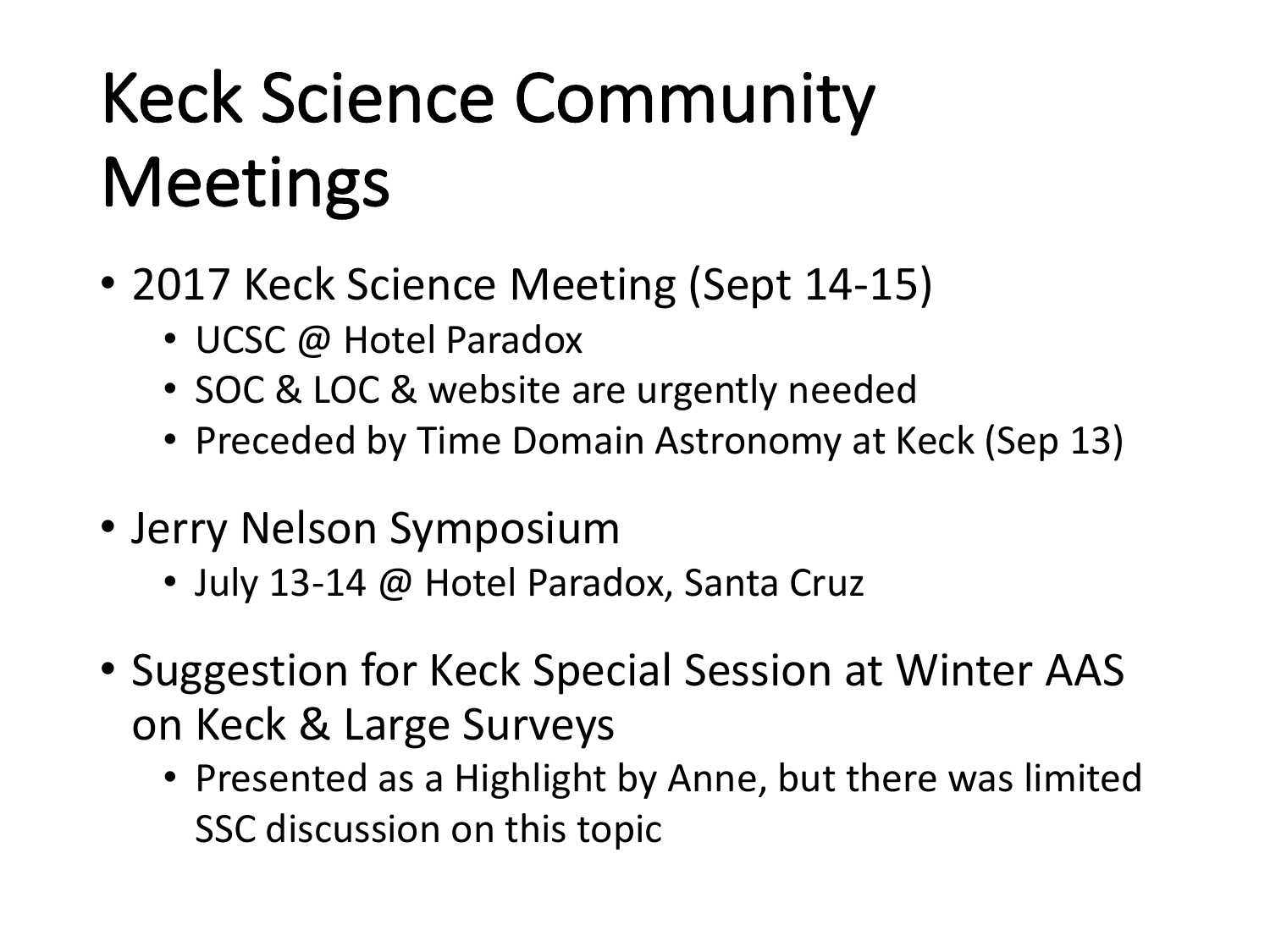#### Keck Transient Workshop

- Transient Meeting: Sept 13 in Santa Cruz
- Day before Keck Science Meeting
	- $-$  Anne Kinney leading the organization
	- $-$  Focused on opportunities for Keck in transient & timedomain astronomy, e.g. taking advantage of K1DM3 & ZTF.
	- $-$  Aim is for similar scope to last year's Keck-JWST meeting, e.g. ~50 attendees.
	- $-$  List of invited speakers under construction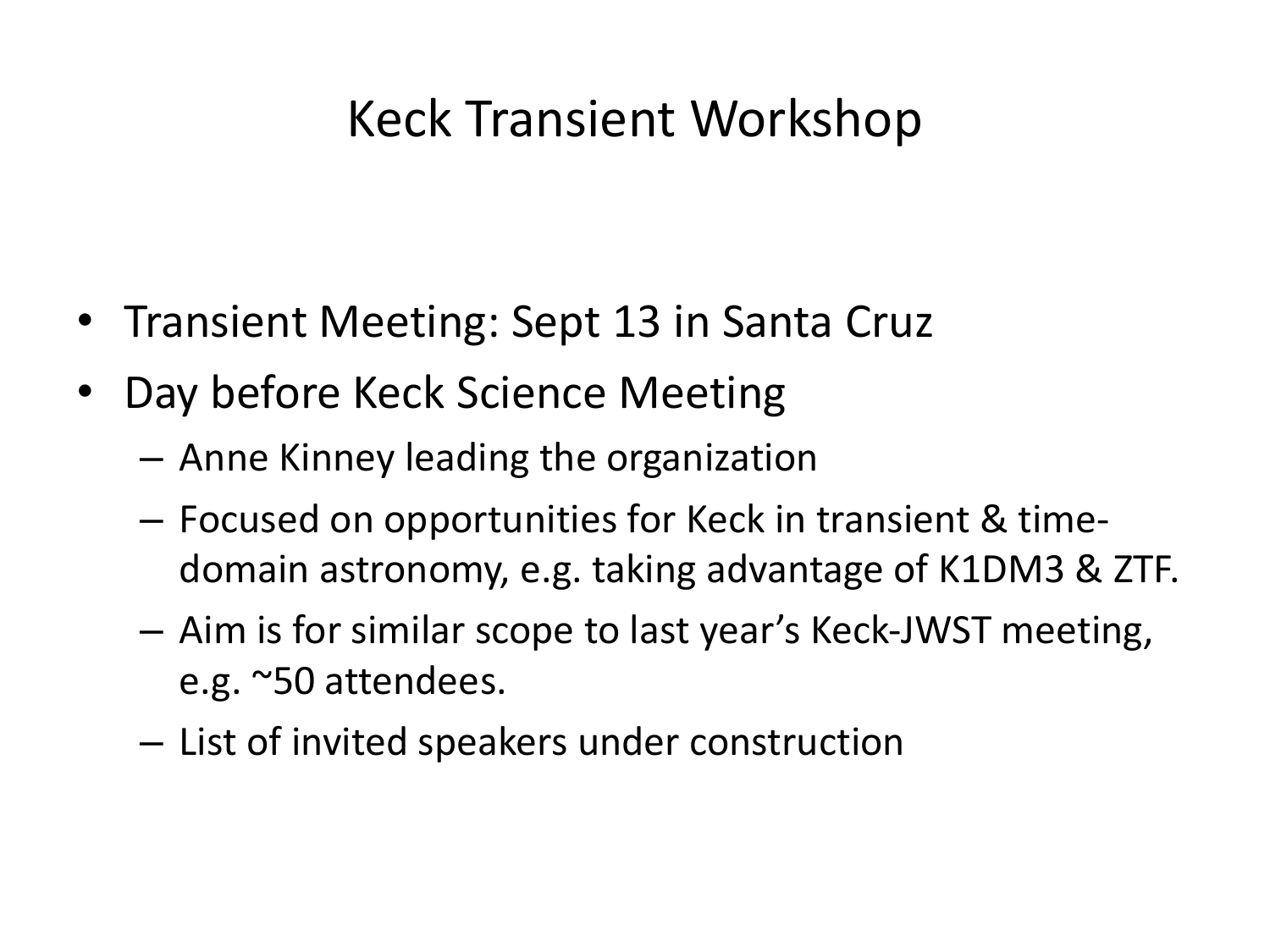# Keck Scholars Program

- Program has launched, 15 proposals received so far
	- Five offers extended
- Keck SSC is very enthusiastic about this program. Great opportunity for technology training and recruitment of future staff.
- Keck SSC also recommends that if possible it be extended more mature scientists whose expertise could be lent to the observatory and who can collaborate with staff  $-$  not possible with restrictions imposed by the source of funding for this progam.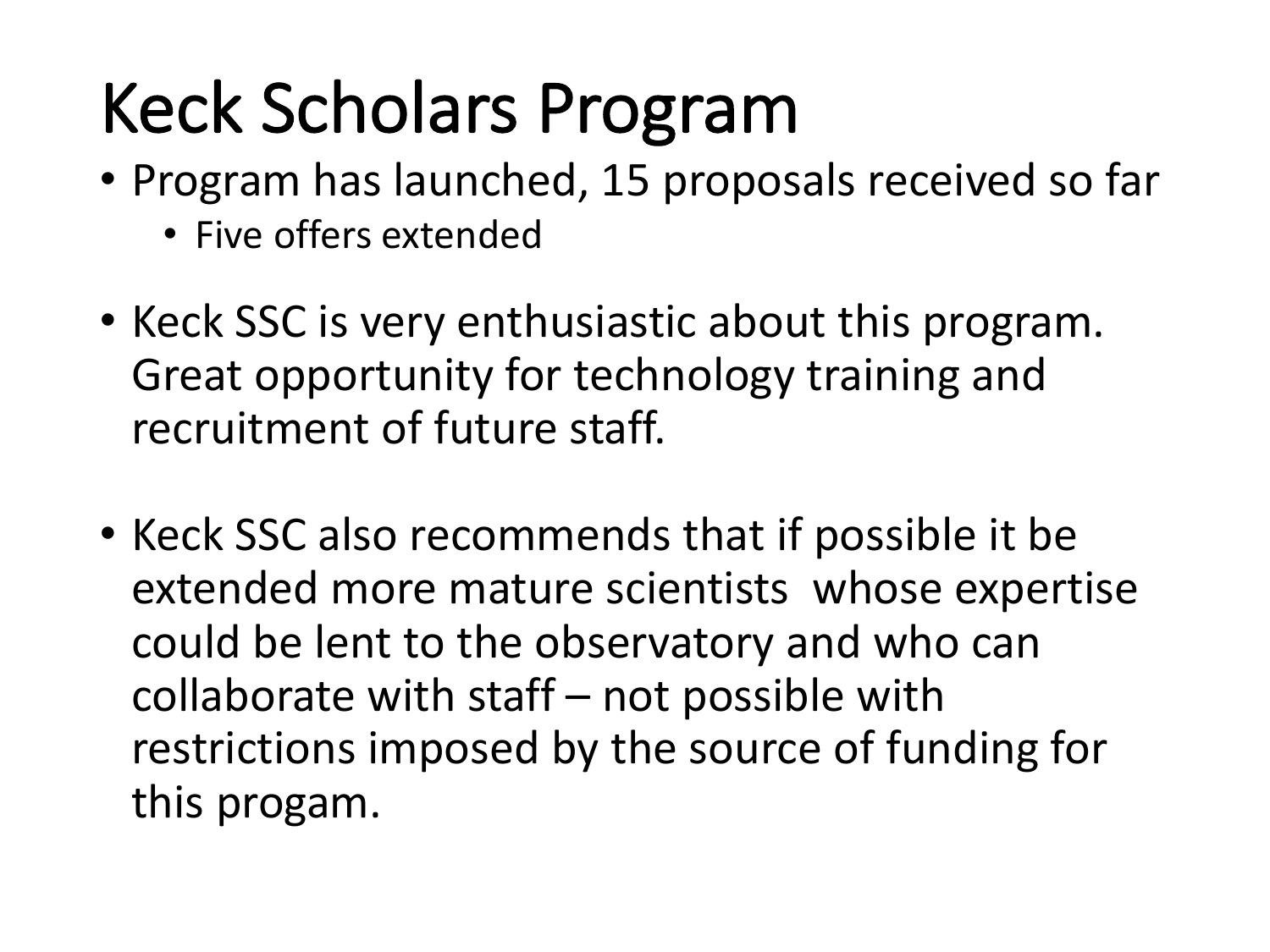#### Keck Scholars Program (2 of 2)

• Another idea for bringing the observing community closer to WMKO is hosting collaboration meetings at WMKO (to write-up for publication WMKO results from work involving WMKO staff, or other activities that help produce WMKO science and enhance collaborations with WMKO staff).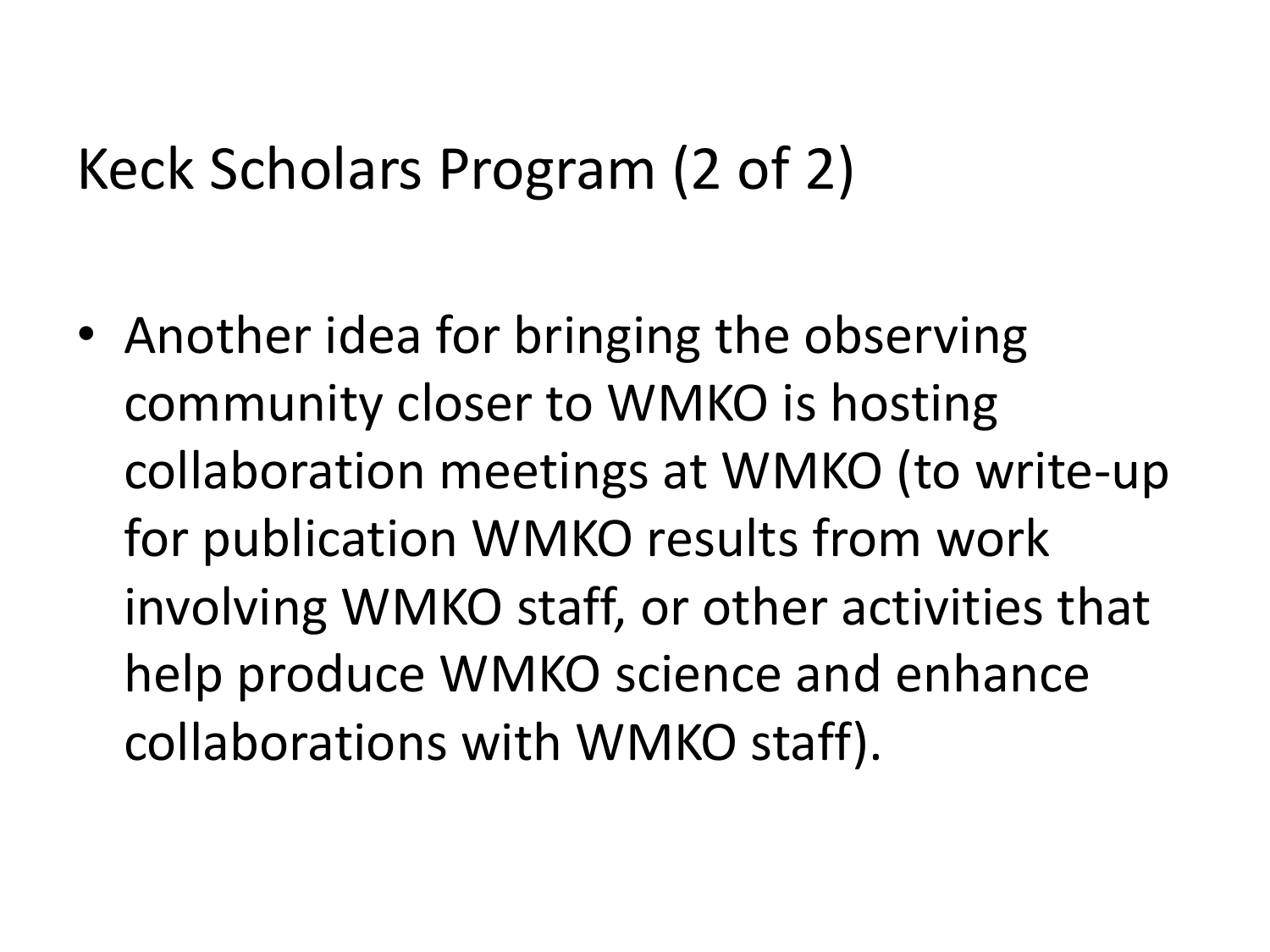## Updates to SSC Concerns

- There are several new instruments without plans to retire other instruments
	- This is an important concern that will be addressed over the next several SSC meetings
- Keck is engaged in development for majority of instruments
	- Require strategies for strengthening instrumentation expertise at member institutions, possibly involving industry
- WMKO supports more individual programs per semester, partly due to partial nights
	- SAs are thinking about how to optimize scheduling and night operations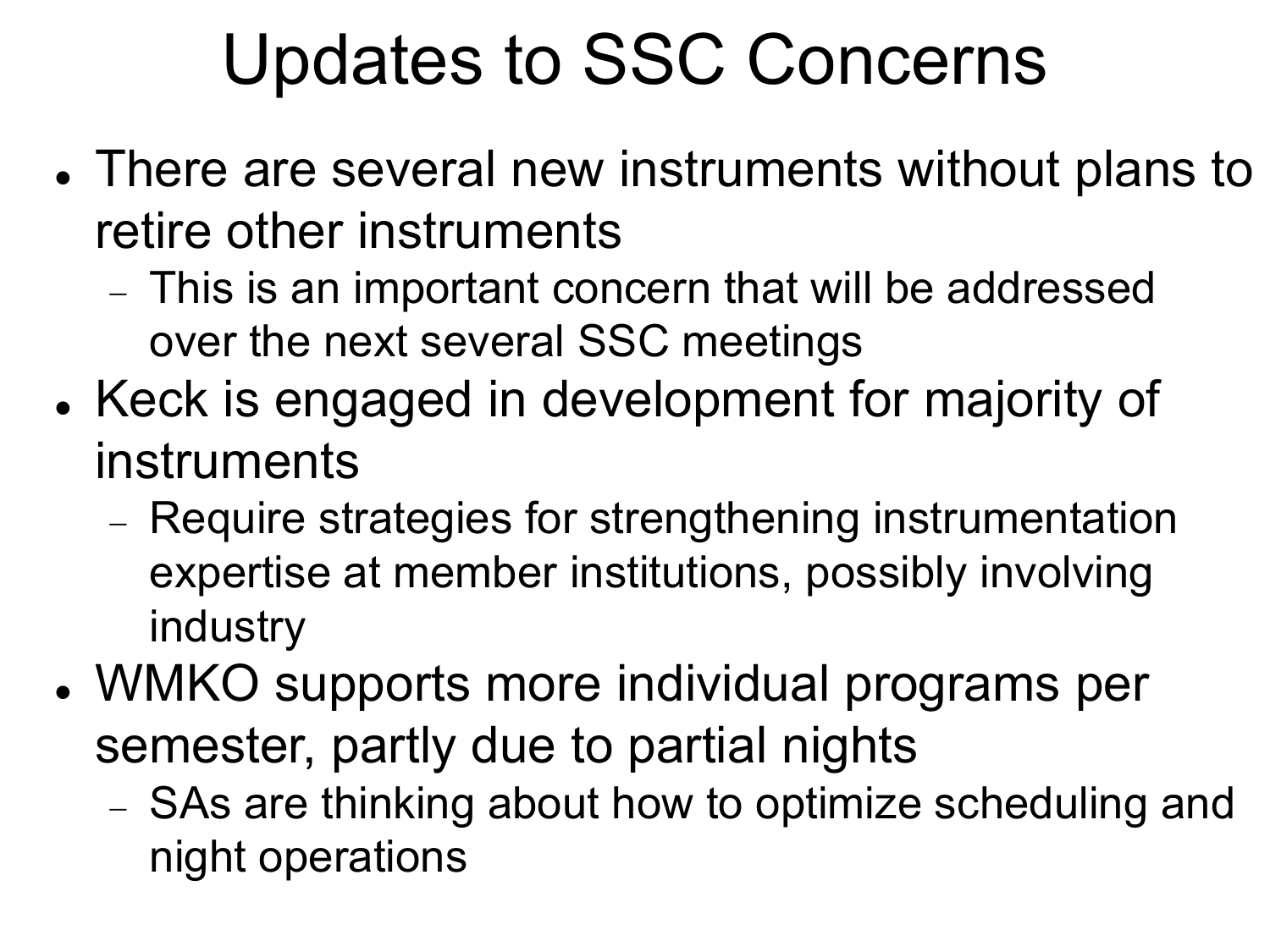### Updates to SSC Concerns

- SA workload is getting too large
	- There is an ad to hire 2 SAs and 1 AO scientist
	- NASA CAN proposal requests support for DRPs
- Remote observing isolates Keck staff
	- Keck visiting scholar program will help
	- But it is also important for Keck staff to interact with senior observers
- Infrastructure is aging
	- 5-year plan addresses at-risk infrastructure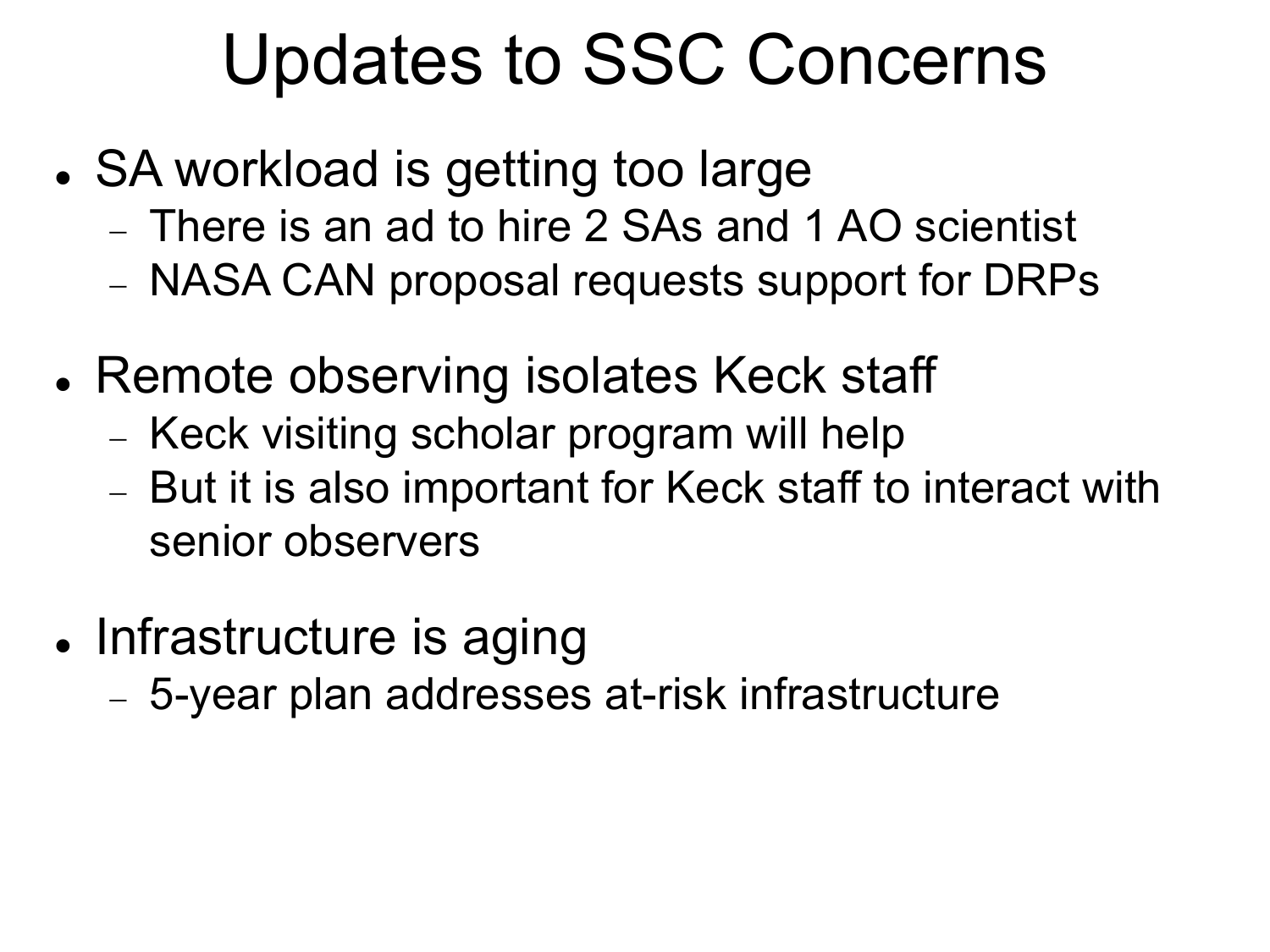# KCWI-B First Light Report

- KCWI performance during first 3 nights of commissioning has met most level-1 on-sky requirements, including the DRP which delivered reduced data within 5 min of cube acquisition.
- Commissioning is being done with DCS; will transition to TCSU later.
- Science verification data taken in most grating/slicer combinations.
- Commissioning targets include M3, M51, Ring Nebula, quasar LyA nebula. Impressive spectra of point sources and spectral images of extended structures.
- $\bullet$  Two technical issues to be solved:
	- vibration, which limits sky subtraction for faint sources.
	- guider dichroic orientation, which is backwards and produces ghost reflections; this is confusing but does not limit guiding; easy to fix.
- Team expects to complete all high priority commissioning tasks in May.
- Instrument is at/above the spec efficiency of 20% at 4600A, and achieves better than  $5%$  out to  $6000A$ .
- **SSC suggested distributing some early-release data in the archive when** *commissioning is complete.*
- Looking forward, KCRM project plan and cost estimates being developed.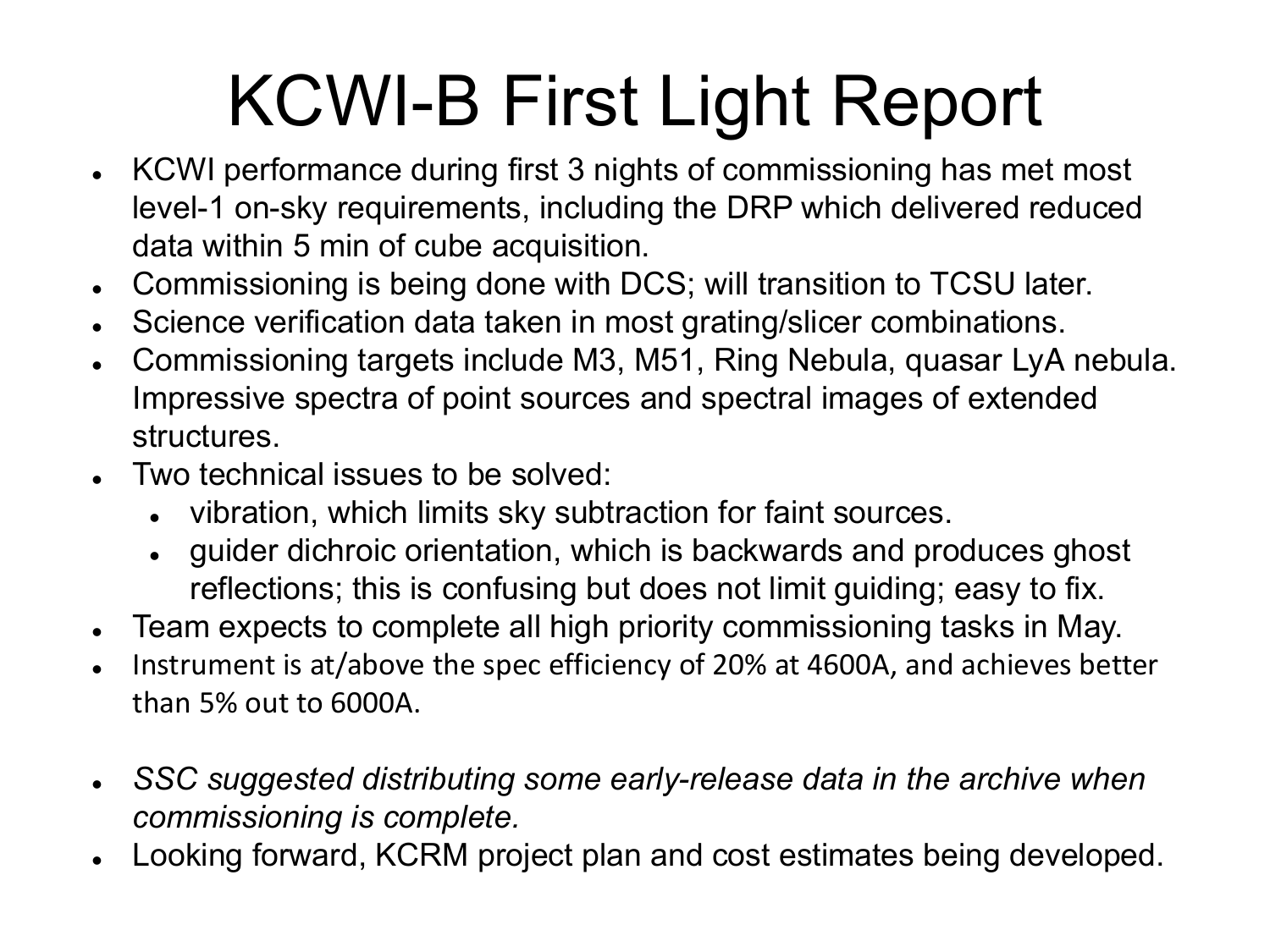# Visitor Instruments

- Should Keck have a visitor instrument policy?
- Although the observatory is now fully subscribed, some SSC members believe we need a policy, to be enacted whenever it is in the future that we are ready to consider visitor instruments again.
- Types of visitor instruments:
	- Working well on another telescope, but would be better on Keck.
	- New instrument under development for Keck, but not yet at facility stage (e.g. KRAKENS).
	- Prototype or built instruments for TMT, but of interest to Keck community for short term.
- Issues:
	- Definition of technical requirements for instrument mating to telescope.
	- Requirements on instrument team for instrument operations and data reduction.
	- Does visitor instrument time come off the top, or from individual partners?
- Pros regarding visitor instruments:
	- Could address gaps over the next 5-10 years in instrumentation that is relevant to the Keck strategic plan, but not filled by the planned new facility instruments.
	- May be one of few sources of funded instrumentation.
	- Might be a way to test new instrument designs or technologies for TMT.
- Cons:
	- Keck instruments are excellent, and in high demand. Thus the opportunity cost of using visitor instruments is less time for productive facility instruments.
	- Managing an visitor instrument program would put an additional burden on the WMKO staff. Some cases require only software handshake; others observer support.
- Action item: SSC members will consider these issues and send ideas to the SSC co-Chairs, for discussion at the June meeting.